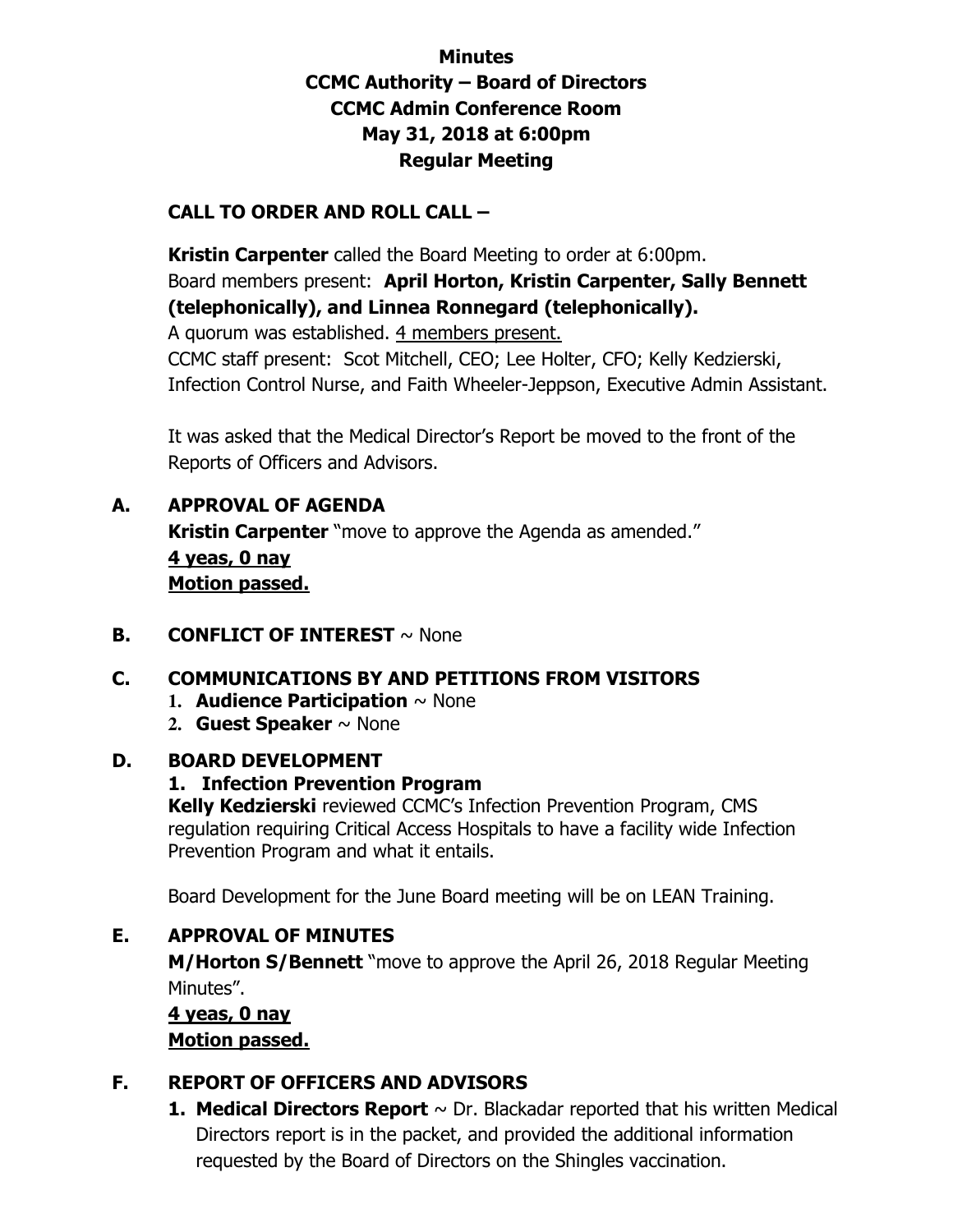- **2. Board Chair Report ~ Kristin Carpenter** reported that she had been out of town for much of May, but had talked with Scot about the Agenda and the FCC.
- **3. CEO's Report**  $\sim$  Scot Mitchell, CEO reported that the written CEO report is in the packet. A few additional items reported on were that CCMC is currently reviewing a quote received for telecom services that is considerably lower than what we had. Scot announced that Lee Bennett would be stepping in an Interim CFO, and that CCMC is currently looking into contracting financial services from SEARHC.
- **4. Finance Report**  $\sim$  Lee Holter, CFO reviewed the April 2018 Financials. A few highlights were that days cash on hand, payroll and AP have increased. The cost report has been filed and we are estimating getting back about \$38,000 from that.
- **5. Nursing Report**  $\sim$  Tammy Pokorney, CNO was unable to attend the Board Meeting but the Nursing report was in the packet. Kelly Kedzierski, RN was present to answer any questions that the Board may have.
- **6. Quality Improvement Report** ~ Kelly Kedzierski, RN reported to the board that the Quality Report is in the packet, and she will answer any questions that the board has.
- **7.** Board of Directors members were invited to attend upcoming Quality Meetings if they were interested.

# **G. CORRESPONDENCE** ~ None

# **H. ACTION ITEMS**

# **1. Board of Directors Vacancy**

**M/Bennett S/Horton** "I move to fill the vacant CCMC Authority Board of Directors seat with Greg Meyer."

# **Voice Vote: 2 yeas, 2 nay**

**Motion failed.** 

**M/Bennett S/Horton** "I move to fill the vacant CCMC Authority Board of Directors seat with Gary Graham."

**Voice Vote: 3 yeas, 1 nay Motion Passed.** 

#### **I. DISCUSSION ITEMS**

# **1. Sound Alternatives**

Scot Mitchell reported that part of the reorganization there have been a few staffing changes, we now have a Behavioral Health Program Manager, and we will be contracting out a Clinical Supervisor that would be licensed.

# **J. AUDIENCE PARTICIPATION** ~ None

#### **K. BOARD MEMBERS COMMENTS**